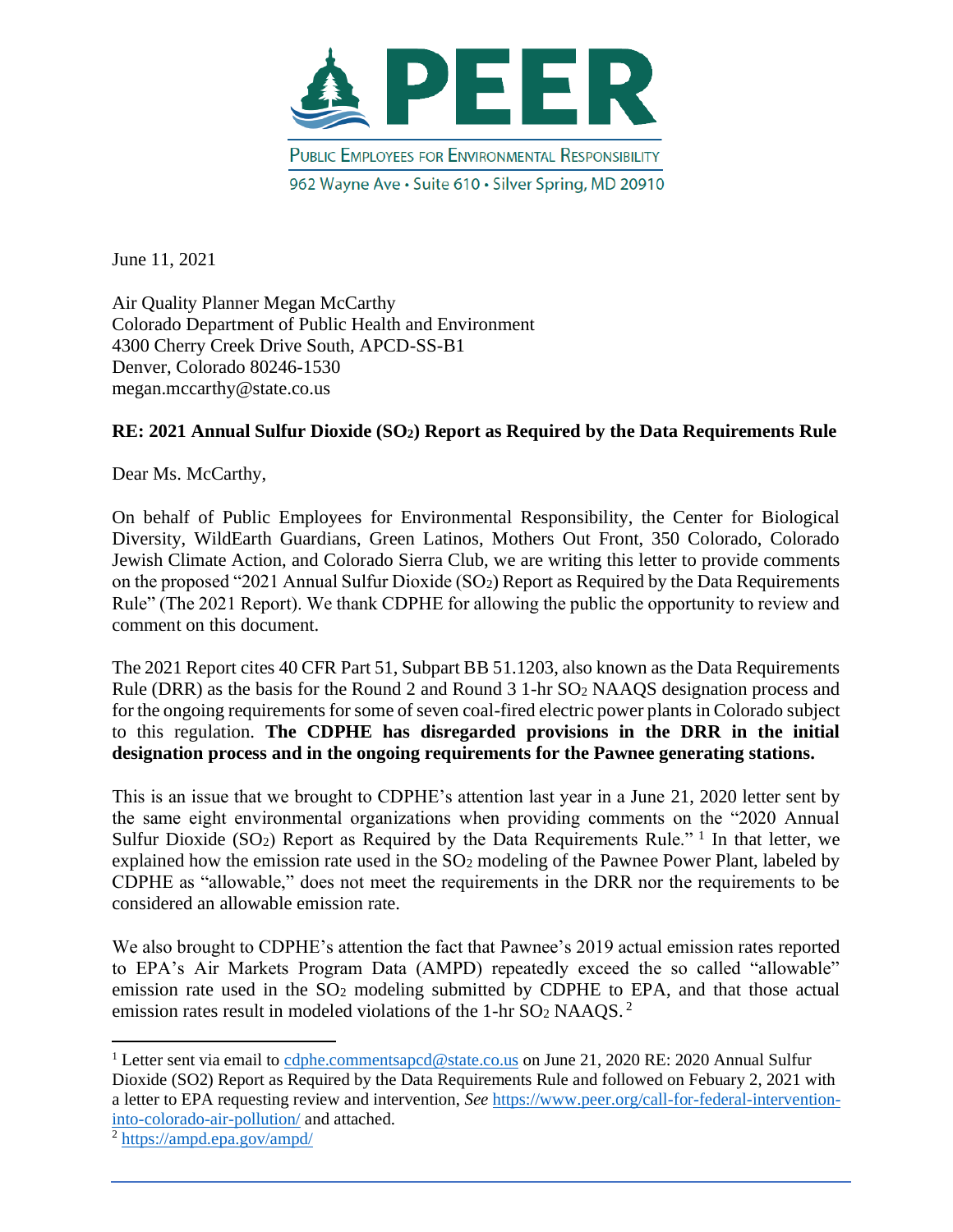We are now providing additional, irrefutable evidence that this "allowable" emission rate used by CDPHE to model the Pawnee Power Plant does not meet legal requirements and continues to be exceeded by the power plant's actual emissions as reported in 2020 to EPA's AMPD, thus causing modeled violations of the 1-hr SO<sub>2</sub> NAAQS for two consecutive years.

### **I. The emission rate listed as "Modeled Emissions" in The Report for the Pawnee Power Plant is not a "federally enforceable allowable emission limit."**

The regulations require that *"Modeling analyses shall characterize air quality based on either actual SO<sup>2</sup> emissions from the most recent 3 years, or on any federally enforceable allowable emission limit or limits established by the air agency or the EPA and that are effective and require compliance by January 13, 2017." <sup>3</sup>* 

The allowable emissions is defined as *"…the emissions rate of a stationary source calculated using the maximum rated capacity of the source (unless the source is subject to federally enforceable limits which restrict the operating rate, or hours of operation, or both) and the most stringent of the following:*

*(i) The applicable standards as set forth in 40 CFR parts 60 and 61;*

*(ii) The applicable State Implementation Plan emissions limitation, including those with a future compliance date; or*

*(iii) The emissions rate specified as a federally enforceable permit condition."<sup>4</sup>*

Yet none of these three criteria are applied.

Furthermore, the concept of federally enforceable is defined as *"…all limitations and conditions which are enforceable by the Administrator, including those requirements developed pursuant to 40 CFR parts 60 and 61, requirements within any applicable State implementation plan, any permit requirements established pursuant to 40 CFR 52.21 or under regulations approved pursuant to 40 CFR part 51, subpart I, including operating permits issued under an EPA-approved program that is incorporated into the State implementation plan and expressly requires adherence to any permit issued under such program."* <sup>5</sup>

Applying the required legal definitions, the federally allowable  $SO<sub>2</sub>$  emission rate for the Pawnee Power Plant is the rate calculated by using the maximum rated capacity of 5,346 MMBTU/hr listed in the corresponding Title V permit for coal-fired Unit 1, and the 0.12 lb/MMBTU on a 30-day rolling average limit.<sup>6</sup> This results in a federally enforceable allowable emission rate of 80.9 g/s, which is enforceable only on a 30-day rolling average period.

<sup>3</sup> 40 CFR Part 51, Subpart BB §51.1203 (d)(2)

<sup>4</sup> 40 CFR § 51.166 (b)(16) *[emphasis added]*

 $540$  CFR § 51.166 (b)(17)

<sup>6</sup> Operating Permit – Public Service Company of Colorado – Pawnee Station. (Pawnee Power Plant Title V Permit), First Issued: January 1, 2013; Renewed: January 1, 2019 at p 5.

https://www.colorado.gov/pacific/cdphe/operating-permits-company-index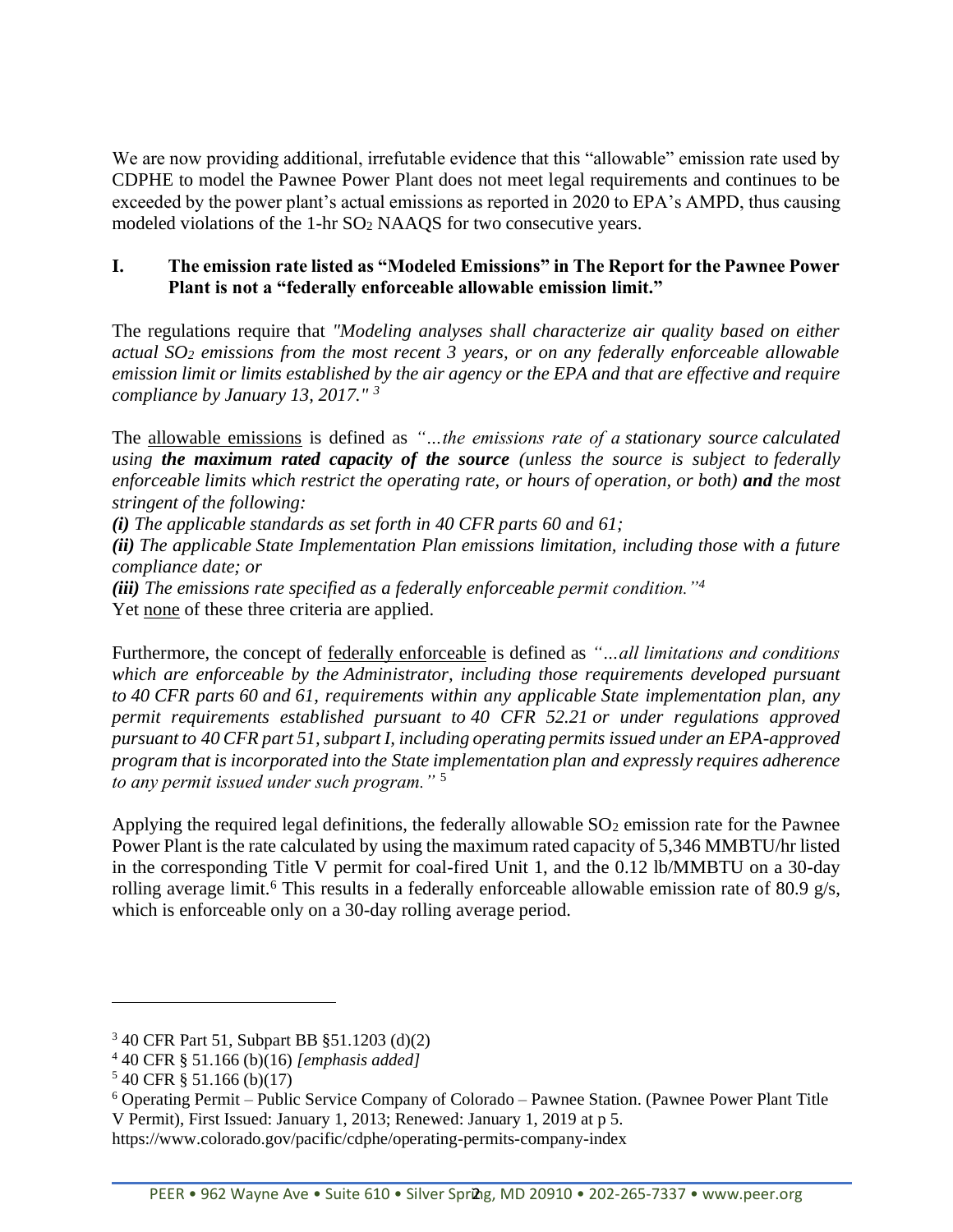The records show that there is no hourly federally enforceable allowable  $SO<sub>2</sub>$  emission limit based on the maximum rated capacity of the Unit 1 boiler and the NSPS / NESHAP standards, state implementation plan limitations, or federally enforceable permit condition.

This means that there is no legal way to enforce any hourly emission rate at the Pawnee facility, including the emission rate of 131.75 g/s used in the original modeling study submitted by CDPHE to EPA. This modeled emission rate is not enforceable because it is not included in any permit, an approved State Implementation Plan, or state or federal regulation. Even if the total annual  $SO<sub>2</sub>$ emission rates decrease over the years, on any given hour the actual emission rate at the Pawnee facility can perfectly exceed the modeled emission rate that served as the basis for designating the Morgan County area as Attainment / Unclassifiable.

### **II. There is no Evidence that EPA has Approved the Adjustment Factor**

In the 2021 Report, CDPHE continues to use the argument that *"…the modeling for Pawnee Generating Station used a conservative approach that included an EPA-recommended adjustment factor considered allowable, therefore the facility is not subject to the ongoing data requirement."<sup>7</sup>*

We raised this issue in our comment letter last year and CDPHE has yet to provide any documentation showing that this "conservative approach" was recommended and approved by EPA, or any documentation showing that EPA actually considers the modeled emission rate of 131.75 g/s as a valid and legal federally enforceable allowable emission rate that meets the DRR's requirements.<sup>8</sup>

If CDPHE had followed the appropriate course of action, EPA Region 8 would have sought concurrence from EPA's Model Clearinghouse, the EPA Headquarters Office tasked with resolving regulatory modeling issues that fall outside of the existing regulations and guidance. You can see an example of this with a June 1, 2021 update of the May 28, 2021 Model Clearinghouse review of a Stack Specific Alternative Modeling Approach for Applying Downwash in AERMOD for Ahlstrom-Munksjo in Rhinelander, Wisconsin (Wisconsin Memo) approval by the Model Clearinghouse. <sup>9</sup>

In this case, the Wisconsin Department of Natural Resources believed that a facility was underestimating the SO<sub>2</sub> emissions and wanted to correct the protocol and use different emissions rates than those required in the SO<sup>2</sup> DRR. So the state prepared an analysis and submitted it to the EPA Region 5 / EPA Model Clearinghouse. As EPA states in the Wisconsin Memo, "The *Guideline*, Section 3.2.2(a) requires that all alternative models are determined to be acceptable by the appropriate EPA Regional Office in consultation with the Model Clearinghouse."

Similarly, for the Pawnee power plant, CDPHE claims that a different emission rate than the one required in the DRR was used with EPA's approval. If the correct protocol was followed, there

 $7$  The 2021 Report at p. 5.

<sup>&</sup>lt;sup>8</sup> Attachment 1, 6/30/2016 EPA Region 8 Memo to CDPHE outlining the recommended 1-hr SO2 Air Quality Modeling Protocol for Pawnee Power Plant. It does not cite the adjustment factor.

<sup>&</sup>lt;sup>9</sup> https://cfpub.epa.gov/oarweb/MCHISRS/index.cfm?fuseaction=main.resultdetails&recnum=21-V-01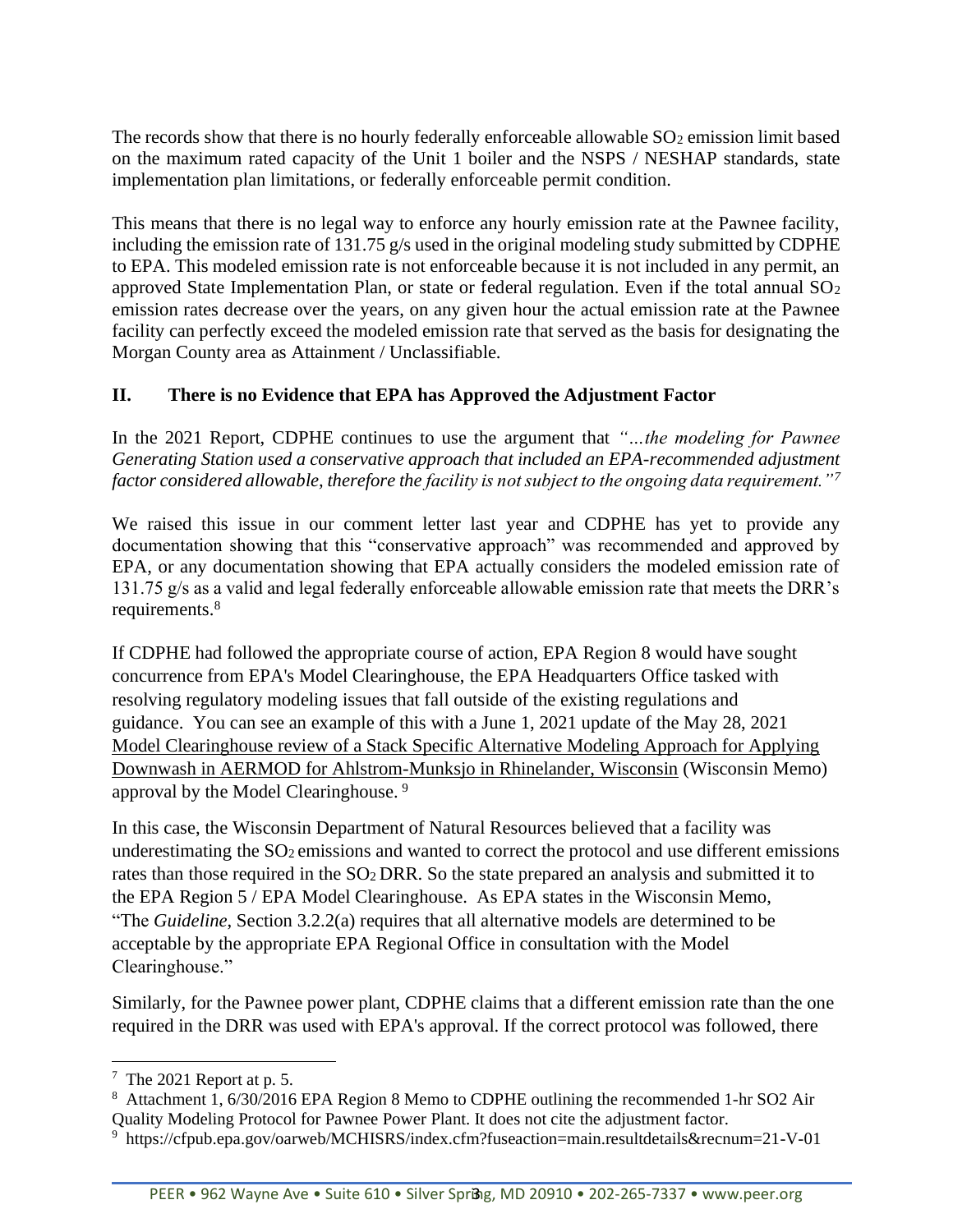would be a memorandum, similar to the Wisconsin Memo, from EPA's Model Clearinghouse to EPA's Region 8 Office documenting EPA's approval of the alternative emission rate.

Presumably, like the Wisconsin Memo, that memo would have been later shared with all regional offices because it sets a precedent for future cases.

On Febuary 2, 2021 this same coalition of environmental organizations sent a letter to EPA Region 8 Office requesting a copy of this documentation. As of this date we have not received any response.

We are concerned because CDPHE continues to mislead the people of Colorado by stating that the emission rate used in the Pawnee  $SO_2$  modeling study submitted to EPA in 2017 is a federally enforceable allowable emission rate.<sup>10</sup> This mischaracterization results in artificially low modeled concentrations that appear to comply with the NAAQS, thus leading to the false interpretation that the Morgan County area is in attainment with the 1-hr SO<sup>2</sup> NAAQS.

This false narrative endangers the health of the people of Colorado and violates the letter and the intent of the Clean Air Act and the DRR.

# **III. EPA SO<sup>2</sup> Emissions Data Shows Pawnee Regularly Exceeds Emissions Limits.**

EPA's AMPD collects SO<sub>2</sub> emissions data from the Continuous Emissions Monitoring Systems (CEMS) of the largest air polluters in the country. For the Pawnee Power Plant, the data collected by EPA from their CEMS shows that during the period of January through December of 2019, there were 149 hours during which the  $SO<sub>2</sub>$  emissions were above the value of the so called "allowable" emission rate of 131.75 g/s used by CDPHE's modeling. The maximum measured emission rate was of 583.08 g/s. This is over four times the allowable emission rate specified by CDPHE.

For year 2020, EPA's AMPD data shows that there were 200 hours in which CDPHE's "allowable" emission rate for this facility was exceeded, with a maximum measured emission rate of 566.67 g/s. This is also over four times the allowable emission rate specified by CDPHE.

If CDPHE's  $SO_2$  emission rate of 131.75 g/s used in the modeling of the Pawnee Power Plant is a true federally enforceable allowable emission rate, then Pawnee has violated federal emission limits 349 times during the 2019 – 2020 period without any consequence or any action taken by CDPHE to correct that situation.

### **IV. Independent Modeling Proves Pawnee Violations of 1-Hr SO<sup>2</sup> NAAQS**

To prove that it is possible for Pawnee to violate federal emission limits, our coalition of environmental groups hired an independent contractor to model the Pawnee Power Plant using the exact same modeling analysis submitted by CDPHE to EPA in 2017, which was obtained by PEER through a CORA process. $11$ 

<sup>&</sup>lt;sup>10</sup> "1-hour SO2 Air Quality Dispersion Modeling Analysis for Pawnee Power Plant" January 11, 2017. Colorado Department of Public Health and Environment.

<sup>&</sup>lt;sup>11</sup> Attachment 1, 6/30/2016 EPA Region 8 Memo to CDPHE. In this memo, EPA addressed the fact that CDPHE had only one year of meterological data available and recommended that " ...allowable emissions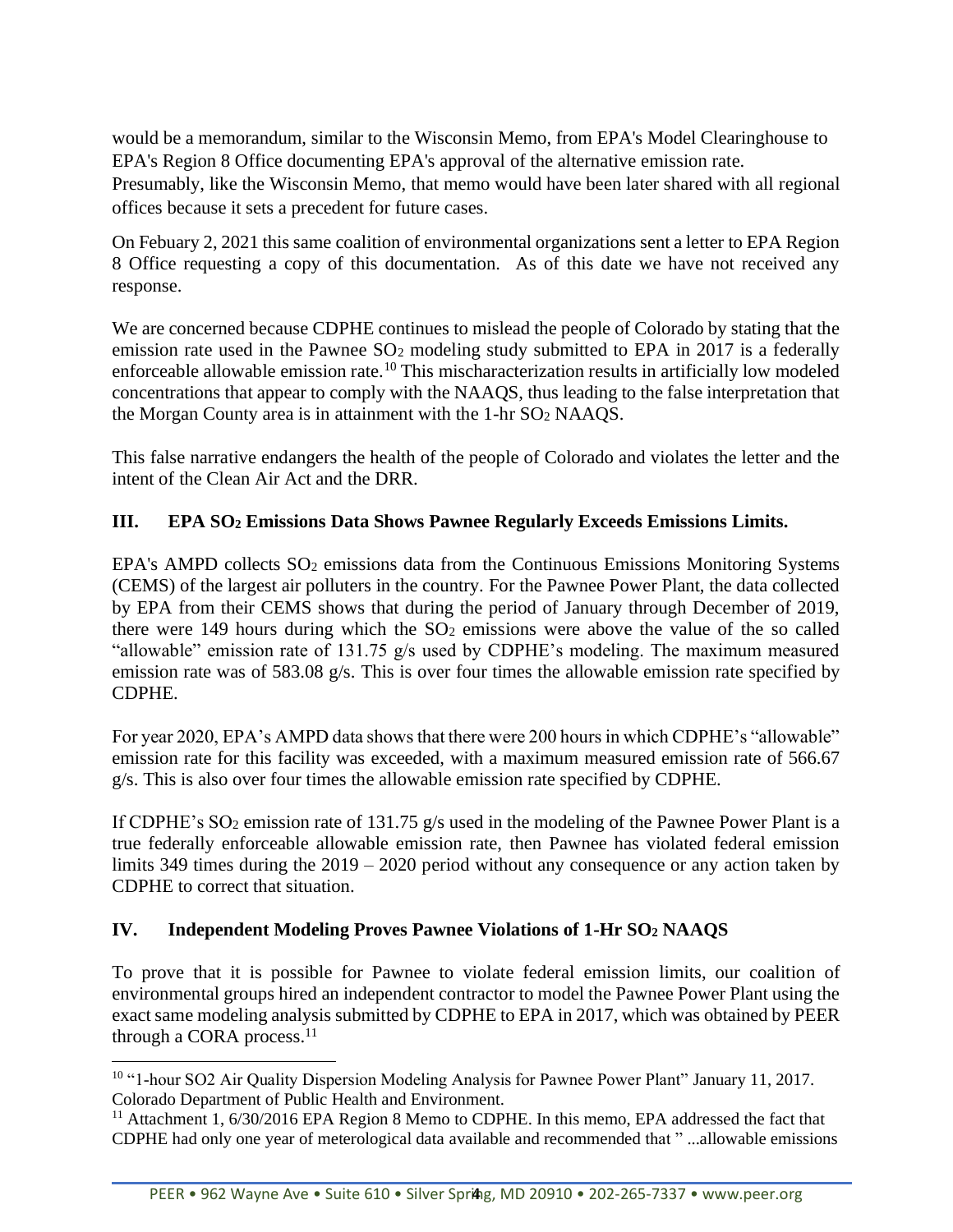Without making any changes to the CDPHE modeling files other than replacing the original shortterm "allowable" emission rate of 131.75 g/s with the maximum 2019 and 2020 actual emission rates of 583.08 g/s and 566.67 g/s respectively, the modeled results reveal that, based on 2019 and 2020 maximum actual emissions, Pawnee is in violation of the 1-hour SO<sup>2</sup> NAAQS both with and without background concentrations.

The results show 2073 events of violations of the 1-hr SO<sub>2</sub> NAAQS with the 2019 data and 1856 events with the 2020 data, with a maximum modeled concentration of 145.81 ppb, almost double the standard of 75 ppb. $^{12}$ 

These results can be seen in the graphic below and in the attached modeling report.



will be used instead of actual emissions for Pawnee to ensure that the approach is conservative..." EPA does not mention the adjustment factor that CDPHE elected to use.

<sup>&</sup>lt;sup>12</sup> One design concentration above the NAAQS qualifies as a modeled NAAQS violation. All the rest of the "events of violations" quantify how bad the problem is and demonstrate that this design concentration is not an outlier, and almost a quarter of the total (8238) modeled design concentrations exceed the NAAQS.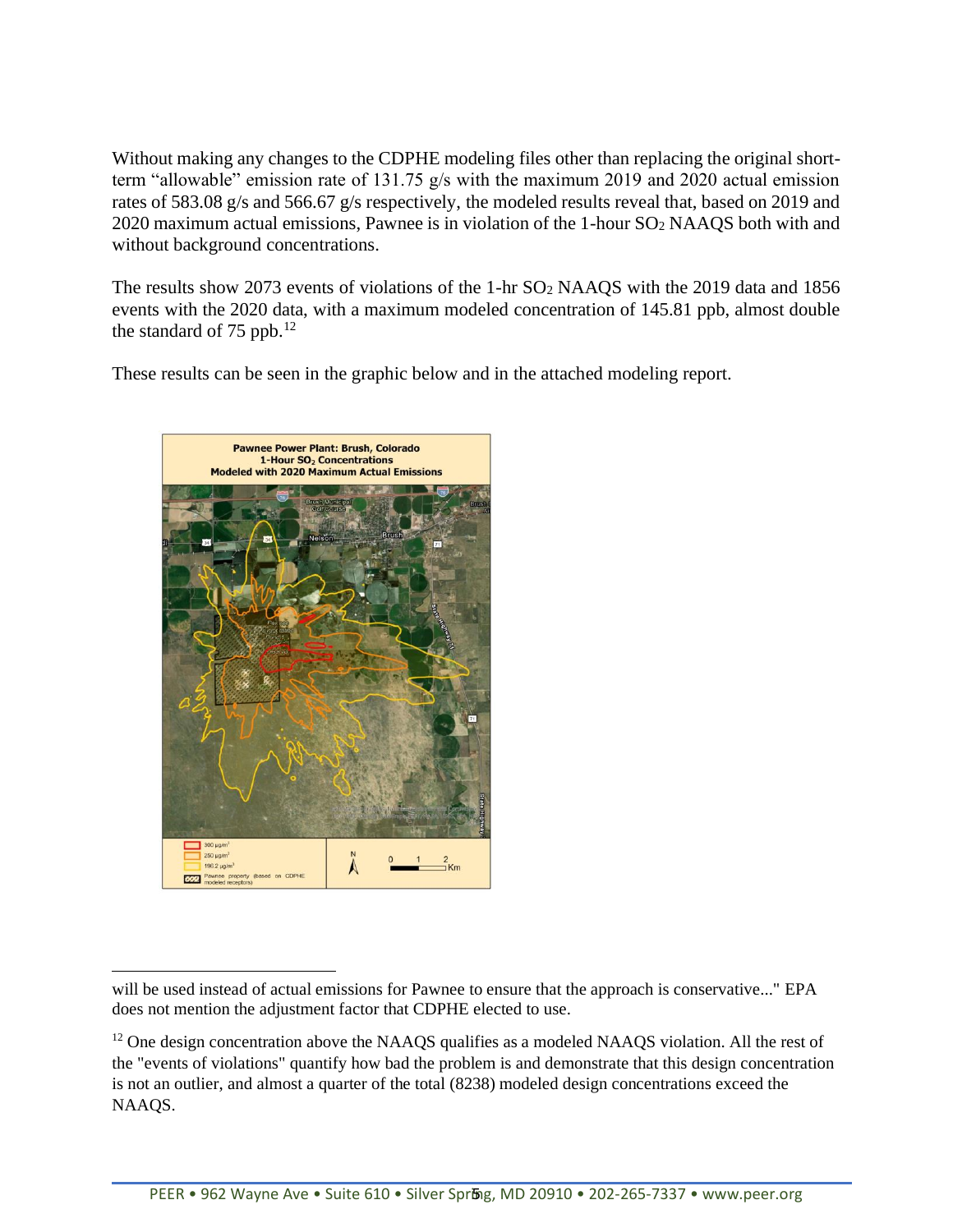It is important to note that a contribution analysis of all the facilities in the area are included in the modeling. It shows that all of those events of modeled violations of the 1-hr SO<sup>2</sup> NAAQS are caused by the Pawnee Power Plant alone, without any significant contribution from the nearby facilities. This means that all those violations will still be there, even with the drastic  $SO_2$  emissions reductions that took place at the Western Sugar facility, as mentioned in the 2021 Report.

These modeling results constitute irrefutable evidence that the Pawnee generating station is causing violations of the 1-hr SO<sup>2</sup> NAAQS and that under the procedures established in the federal Data Requirements Rule, part or all Morgan County, CO should be reclassified as a nonattainment area for this health-based air quality standard.

### **V. Proposed Solution -- Amend the Pawnee Permit**

A straight forward solution to this nonattainment situation is to incorporate the modeled emission rate of 131.75  $g/s$  into the facility's operating permit as an hourly  $SO<sub>2</sub>$  emission limit. This would establish an emission rate that is truly a federally enforceable allowable emission rate that will ensure attainment with the 1-hr SO<sup>2</sup> NAAQS.

The facility has  $SO_2$  control equipment installed and EPA's AMPD shows that it is capable of keeping emissions below the modeled emission rate of 131.75 g/s. But, given that the only enforceable limit in place is the one applicable on a 30-day rolling average period, we suspect that the power plant is likely operating the controls to meet a monthly average emission rate thus allowing hourly peaks that cause the NAAQS violations.

Without a truly enforceable hourly emission limit in place, 1-hr SO<sub>2</sub> NAAQS violations will continue to occur at the expense of the population's health, which CDPHE should be protecting.

# **VI. In 2020, COVID 19 Reduced Electrical Demand**

In addition to the Pawnee generating station case, the 2021 Report also mentions a decrease in SO<sub>2</sub> emissions during year 2020 for the Craig, Comanche and Hayden generating stations as the reasons for not pursuing any additional modeling.

In that regard is important to note that the behavior of electricity demand and consequently on emissions from power plants during year 2020 was most likely an anomaly. EPA's Clean Air Market Data shows a decrease in the heat input (i.e. coal burned) from year 2019 to 2020 for these three power plants, which means that the decrease in  $SO<sub>2</sub>$  emission rates is not because the power plants are cleaner, but simply because of a decrease in demand in 2020, which could have been caused by COVID 19.<sup>13</sup> The key question is if the electricity demand has picked up in 2021, will the SO<sup>2</sup> emissions increase again?

In addition, the modeling results for the Pawnee generating station provide sufficient evidence that annual emissions trends are completely useless to protect hourly NAAQS. Even if annual emissions were to be cut by half, as long as there are hourly peaks of very high emission rates then

<sup>13</sup> <https://www.epa.gov/airmarkets/facility-level-comparisons#Annual>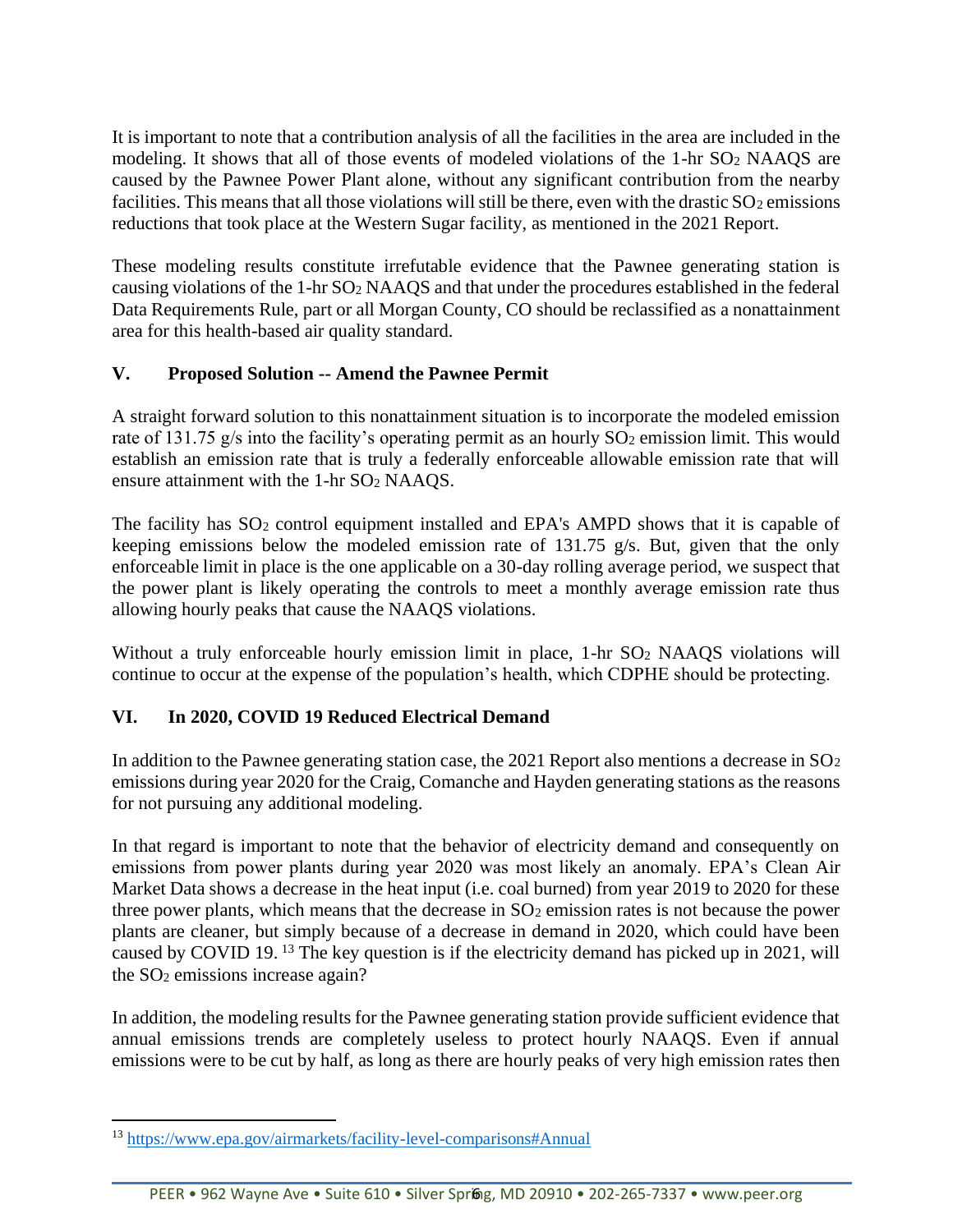there will always be the potential of very high ambient air concentrations to exceed the hourly NAAQS.

#### **Conclusion**

Considering the many irregularities with the 1-hr SO<sup>2</sup> NAAQS designation process, which we have brought to CDPHE's attention in this letter and the one sent last year, and considering the irrefutable evidence of modeled violations of this standard caused by the Pawnee generating station, we request that CDPHE abandon the false and misleading narrative that this power plant was modeled with an allowable emission rate and that it has demonstrated compliance with the NAAQS.

CDPHE's actions on this matter are causing real harm to the health of the population near all of these power plants, and like the case of the Pawnee facility. The solution of including an hourly emission limit in the operational permit to ensure the continuous use of the emissions control device, is a perfectly feasible solution and it will go a long way in protecting the health of the population and the environment of Colorado.

The intent of the 1-hr SO<sup>2</sup> NAAQS and of the process outlined in the DRR was to ensure that the major emitters of this pollutant would not place the population's health and the environment at risk. It is time to have Colorado policy reflecting those goals.

Sincerely,

Chandra Rosenthal, Rocky Mountain Director Kevin Bell, Staff Counsel Public Employees for Environmental Responsibility crosenthal@peer.org (202) 265-7337 x501

Robert Ukeiley Senior Attorney – Environmental Health Center for Biological Diversity rukeiley@biologicaldiversity.org (720) 496-8568

Jeremy Nichols Climate and Energy Program Director WildEarth Guardians jnichols@wildearthguardians.org (303) 437-7663

Ramesh Bhatt Chair, Conservation Committee Colorado Sierra Club bhattlex@gmail.com 303-861-8819